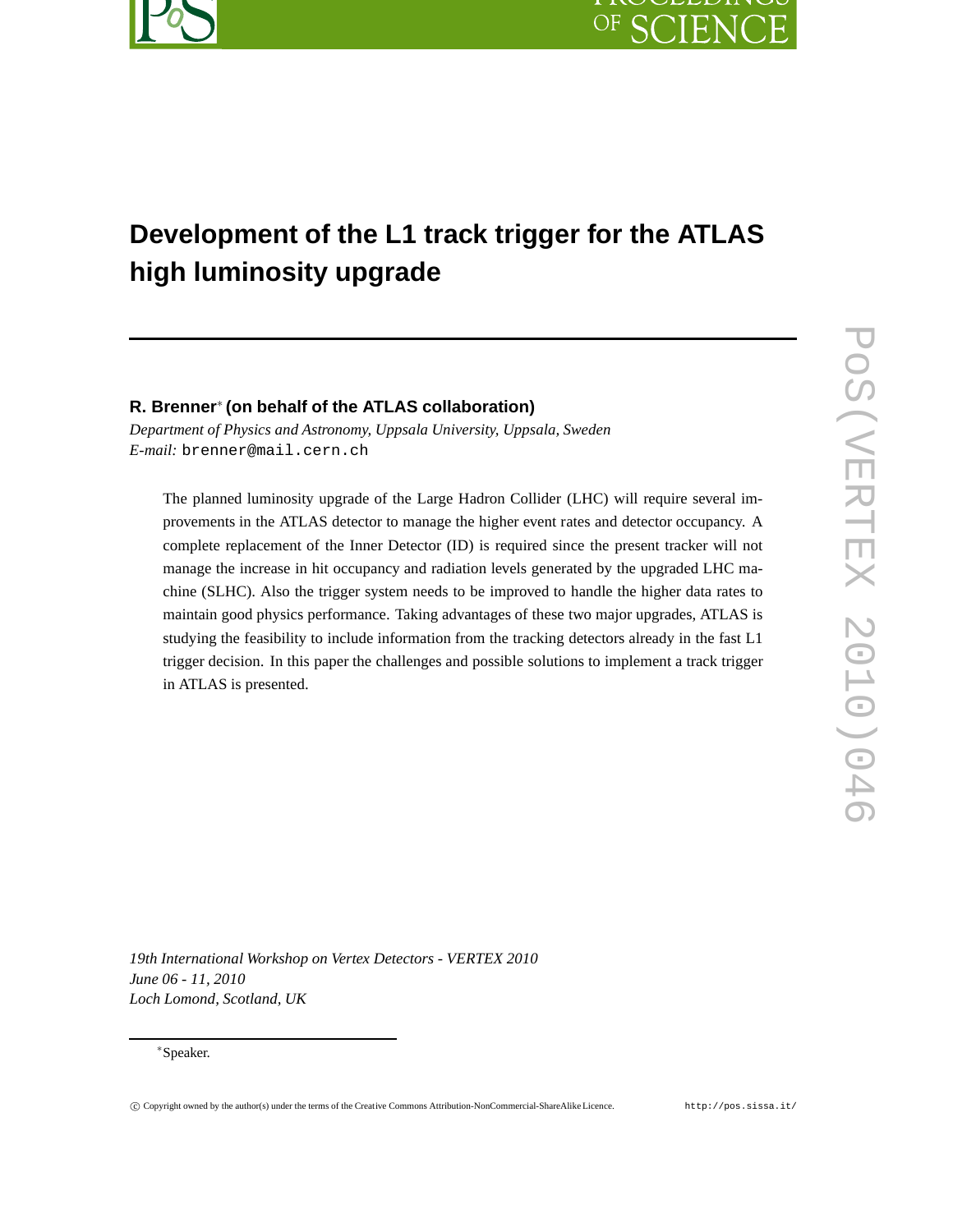## **1. Introduction**

The LHC has been in continuous operation since the end of March 2010 providing collisions at  $\sqrt{s}$  = 7*TeV*. In a few years the collider is expected to provide collisions at the double energy and at a luminosity of  $10^{34}$  *cm*<sup>-2</sup> *s*<sup>-1</sup>.

Although the LHC operation and data collection of the experiments are in an early phase, the planning of an upgrade of the LHC machine has started [1]. The energy of the machine cannot be upgraded without a full replacement of all the magnets in the ring but with upgrades in the interaction region the luminosity can be increased by an order of magnitude to about 10<sup>35</sup>*cm*<sup>−2</sup>*s*<sup>−1</sup>. The early start of the upgrade work is motivated by the long time it takes to develop, produce and install accelerators and detectors. The drawback is that little is known about the physics to be explored after the upgrade.

Before the upgrade the existence of the Higgs boson and physics beyond the Standard Model has most likely been discovered or ruled out to the energy limit of the machine. Since only the luminosity will be upgraded only physics studies that are statistics limited at LHC will benefit from the upgrade. The gain can however be lost if the data selection and collection efficiency at SLHC is worse than at LHC.

One major challenge at SLHC will be the sensitivity and performance of the first level trigger (LVL1). The present ATLAS LVL1 trigger decision is based on input from the muon chambers and the calorimeter system only. No tracking is included and the reason is that the tracking detectors cannot be read out fast enough for the trigger decision. With the trigger bandwidth of 100 kHz already saturated at LHC, thresholds will need to be raised or the trigger made more selective to maintain performance. There are fortunately room for improvements of the trigger. A big fraction of the LVL1 trigger bandwidth is presently filled with fake triggers due to limited granularity of the trigger detectors resulting in wide slopes on trigger thresholds and fakes from ambiguities, cavern background and pile-up. The fraction of fake triggers can be reduced if information from the high granularity tracking detectors are used in the trigger. The effect using tracking information in the trigger can easily be seen by comparing the performance of the present LVL2 trigger with and without tracking included. Several studies are ongoing investigating the effect of the tracking on the LVL1 trigger rates, thresholds, efficiencies and purities. An example is to study the effect of combining the present LVL1 trigger with a simulated track trigger that is based on the present track LVL2 trigger algorithms. It may not be possible to build a LVL1 track trigger of the same quality as the present LVL2 trigger, hence the effect of a degraded algorithm is studied. Preliminary results based on simulation studies of the present detector layout, shown in Fig. 1, indicate that the effect is small even if the pT resolution of the LVL1 track trigger is 2.5 times worse than the present LVL2.

The studies are also important for defining requirements for a track trigger. Even if initial results are encouraging large challenges remain. The perhaps biggest challenge is to instrument the tracking detector with trigger functionality without increasing the power and material budget of the tracker since every increase in the material budget will affect both the trigger and off-line performance.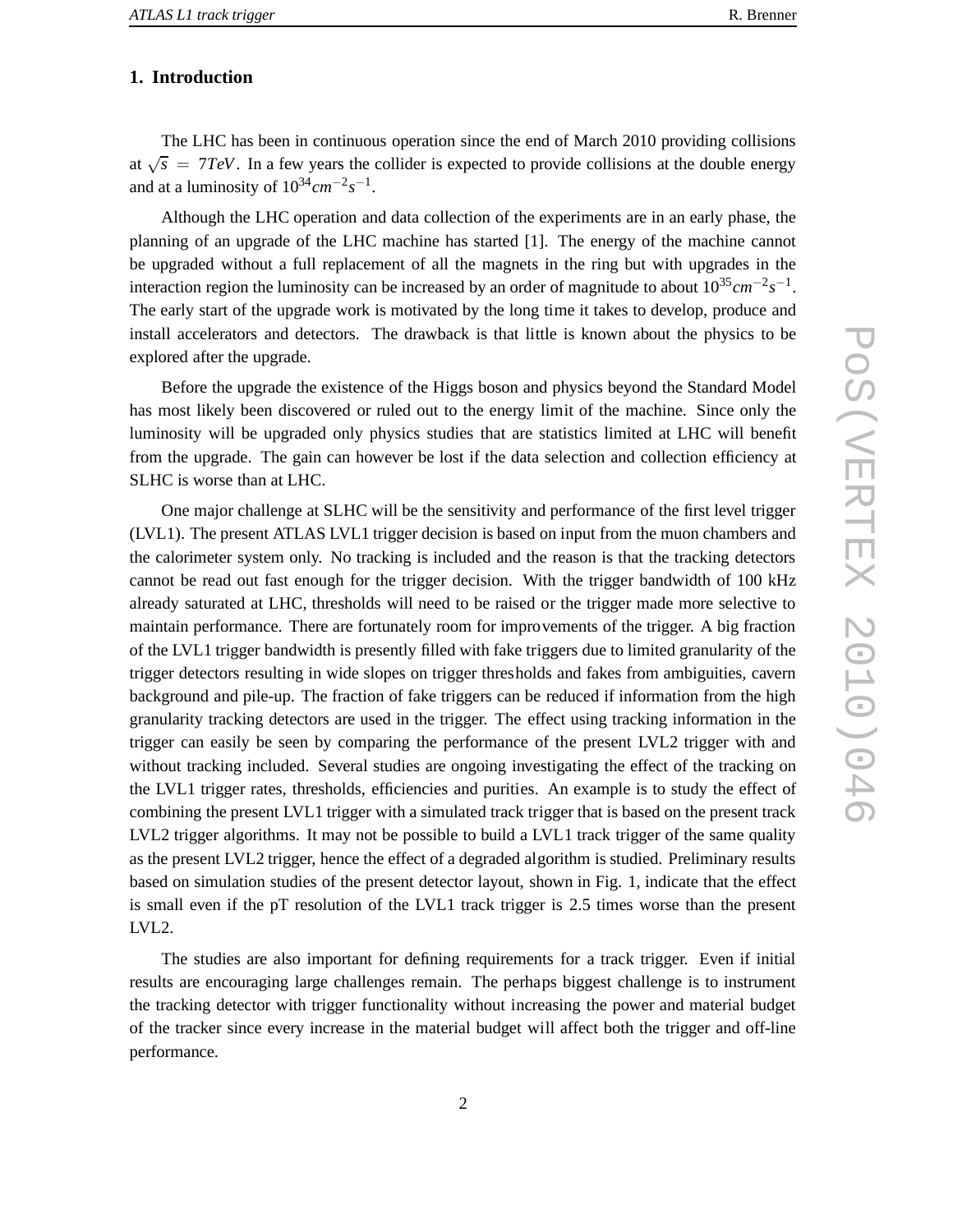



**Figure 1:** The plot shows the trigger rejection vs. efficiency for a 20 GeV muon with the LVL1 muon trigger combined with a LVL2 track trigger where the pT resolution of the track trigger has been degraded 1.5,2 and 2.5 times to simulate a possible future LVL1 track trigger. For comparison the corresponding points for a L1 muon, L2 stand-alone and a combined L2 muon + track trigger are presented.

### **2. Track trigger concepts**

From the 40 million events produced every second in ATLAS a maximum of 100 thousand are selected by the LVL1 trigger. The full tracker is presently read out only upon an accepted LVL1 trigger. If the tracker was read out at the event production speed the bandwidth would have to be increased 400 times. To contribute to the LVL1 trigger the tracker has to be capable of sending information to the central trigger processor at 40 MHz with latencies well within the trigger latency. The trigger latency is today limited by the pipeline lenght in the SemiConducter Tracker which is 3.2µ*s* but the lenght is going to be doubled at SLHC. The gain in latency is however not expected to double at SLHC since there are other detectors that in turn will limit the latency if not upgraded. Since the bandwidth cannot with today's technology be significantly increased without a major impact on material budget, the amount of data sent from the tracker to the trigger processors has to be decreased. ATLAS is investigating two concepts for instrumenting the track trigger. The two are conceptually very different with challenges in different parts of the system. The Region-of-Interest concept requires no modification to the layout of the tracker and modest modifications to the frontend electronics but has a large impact on the ATLAS trigger and data acquisition architecture. Futhermore the concept relies on seeding from the calorimeter or muon systems. The concept has been described in detail at Vertex 2009 [2]. The momentum discrimination concept was originally developed by CMS [3] for track triggering upgrade and it is self-seeded running in parallel with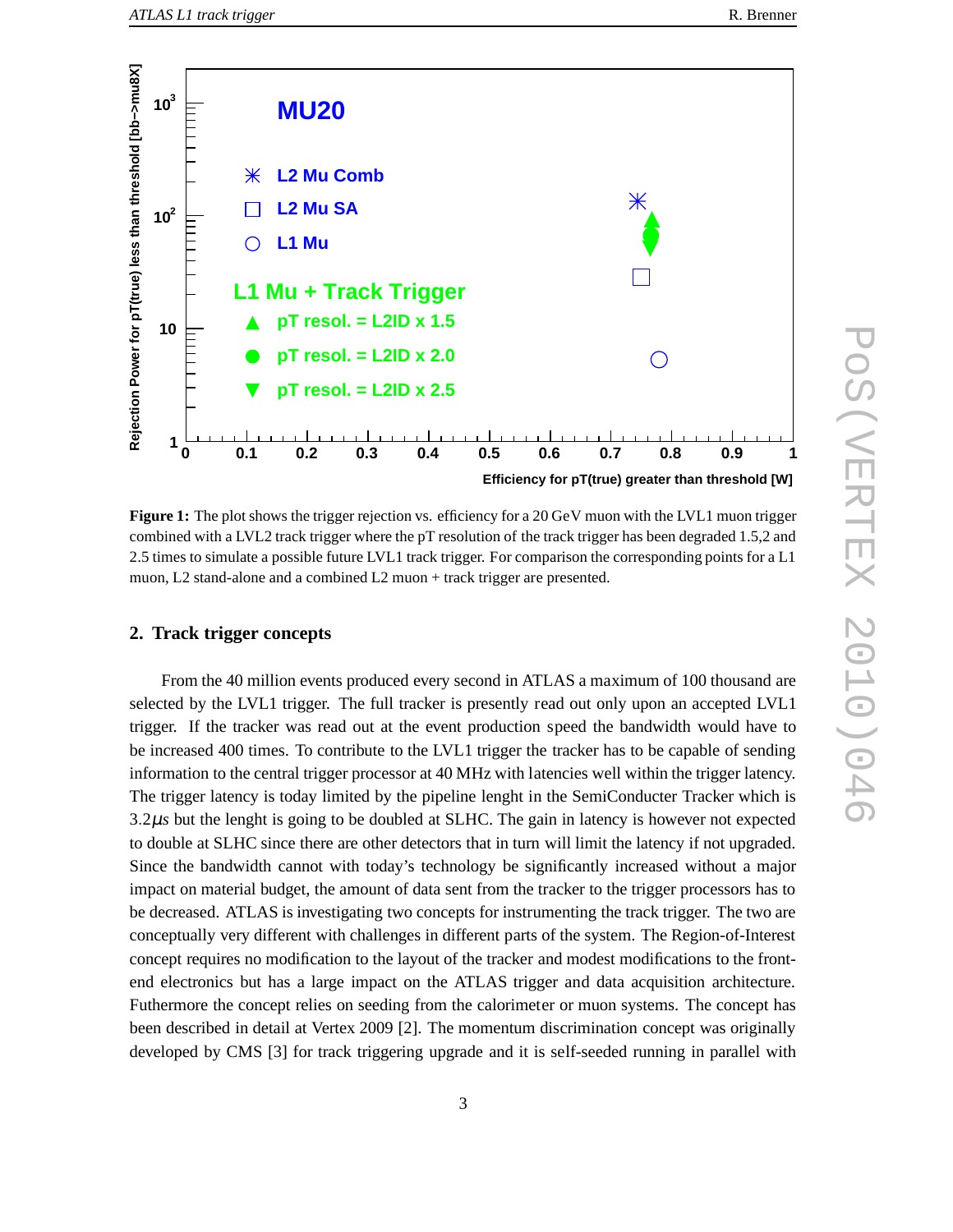

**Figure 2:** A schematic comparison between the present stave layout for SLHC (left) and a modified stave layout with trigger functionality (right).

the calorimeter and muon systems. The implementation of the concept in the design of the present ATLAS tracker upgrade will be discussed here in more detail.

#### **2.1 Momentum discrimination concept**

Data reduction can be achieved if hits from only high momentum tracks are selected and transferred from the tracking detector. For this to work on-detector intelligence capable of momentum discrimination is required. The magnitude of data reduction depends on the achieved momentum threshold.

The basic concept of momentum discrimination is based on two closely spaced doublet layers of silicon micro-strip detectors with the strips on both layers aligned with magnetic field in the tracker. High momentum tracks are bent less by the magnetic field than low momentum tracks giving a smaller transversal shift between clusters on the two silicon layers. By optimizing the spacing between layers and the detector pitch the desired momentum threshold can be selected. For a reduction of 400 on tracks coming from the beam spot a momentum threshold of around 5 GeV is required. The momentum discrimination concept does however not reduce fakes from secondary tracks since they do not come from the beam spot.

The present tracker layout has three layers of pixel detectors at small radius plus one b-layer of pixel detectors very close to the beam, three layers short strip detectors (2.5 cm long) at medium radius and two layers of long strip detectors (10 cm long) at large radius. The silicon strip layers consist of stave assemblies with two closely spaced silicon strip sensors [4]. The two sensors are rotated slightly with respect to each other to give 2D hit information. The aim of the stave design is to make a very low mass structure with good thermal and electrical performance to cover a large area tracker. The stave was not designed particularly with the trigger in mind but the structure has the potential to be equipped with trigger. The trigger functionality can be accomplished with a minor addition of material if the front-end electronics is split into two parts, as shown in Fig. 2, where the position of the analogue part is as in the base-line stave design and the position of the digital part is moved to the edge of the sensor allowing hit correlation between the two silicon layers [5].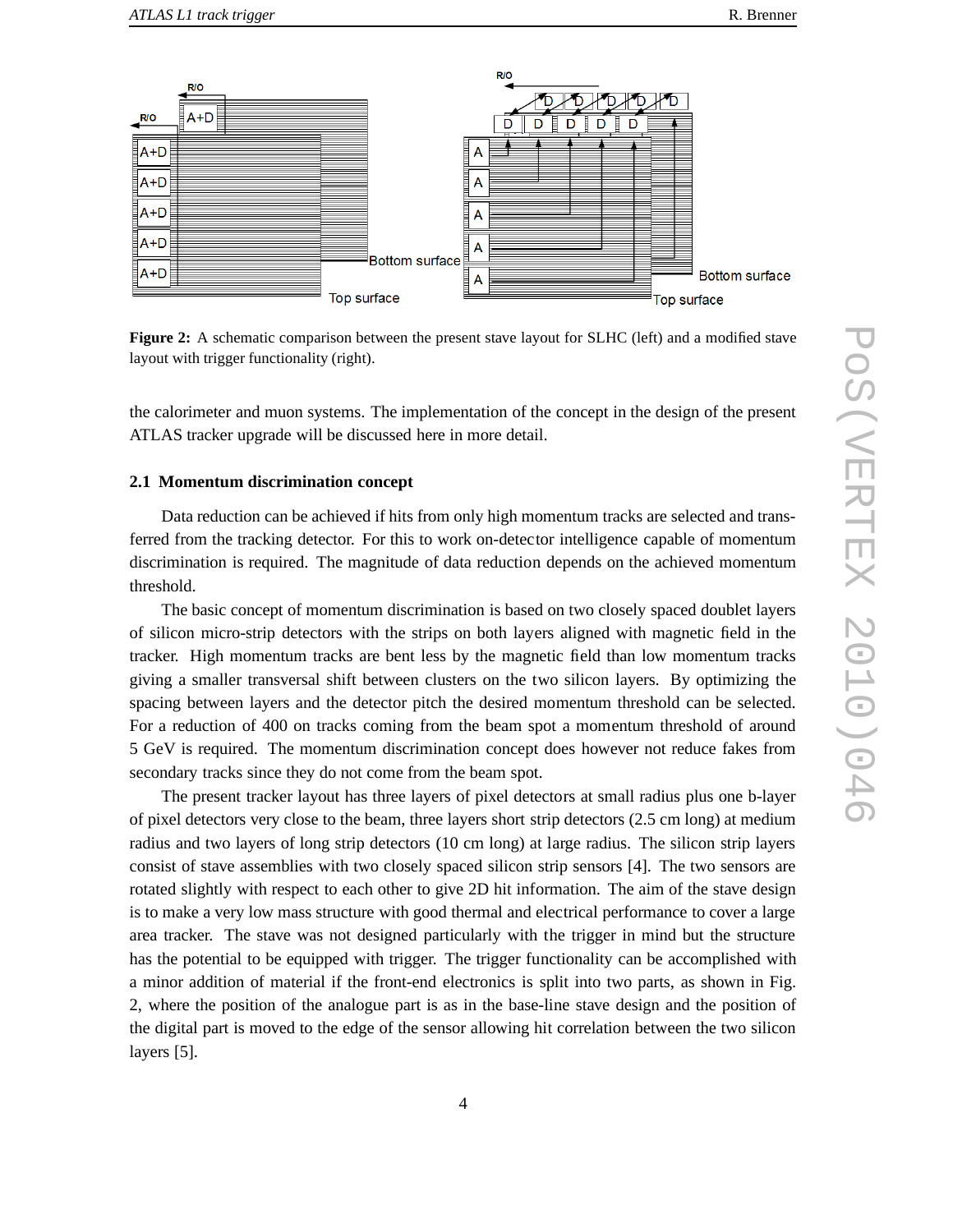It is essential to leave the analogue part of the electronics in place not to degrade the performance by increasing capacitance and series noise from routing. The binary signals that are generated by the discriminators in the analogue circuit are less sensitive to capacitance and series resistance when routed to the digital circuit. The design requires a fine pitch interconnect between the analogue and digital parts. For the concept to work the stereo angle between the silicon sensors has to be removed which may degrade the off-line performance. The z-coordinate may also be needed for the trigger since the muons detected in the muon spectrometer are bent by the toroidal field in the z-direction. These are the biggest differences together with the weaker magnetic field that makes ATLAS different from CMS where a twice stronger solenoidal field bends the muons in the φ-direction.

The effect of removing the z-coordinate on the off-line performance and the matching muons in the muon spectrometer with tracks in the tracker for the trigger are the two most important studies that need to be done to evaluate the feasibility of the momentum discrimination concept.

#### **3. Technology for on-detector intelligence and fast data processing**

To meet the latency of the LVL1 trigger the data, once transmitted from the tracker, needs to be rapidly processed. Conventional reconstruction with computers cannot be done fast enough hence dedicated hardware for fast pattern recognition is required. A technology originally developed for CDF is now being further developed and implemented in the Fast Track, FTK, trigger project for ATLAS [6]. The core of the system is a custom-made Associative Memory (AM) hardware processor that compares the data from the tracker with predefined patterns. The FTK is designed to run as an extra layer between the LVL1 and LVL2 trigger at LHC with a luminosity up to  $10^{34}$  cm<sup>-2</sup>s<sup>-1</sup>. The system could conceptually be used at SLHC if the system was designed to match the higher data rates and shorter trigger latency.

A system under study for SLHC is based on ternary Content-Addressable-Memories (CAM) for storage and matching of patterns with tracking data [7]. The figure of merit for the technology is a very large storage space, fast pattern matching and reduction of the number of required patterns by the use of wild-cards, 'don't care bits', in the pattern definitions. Studies have been performed on the upgrade tracker design (barrel only) and show that the inclusion of the three short double strip layers in the trigger gives few fake tracks if the hit occupancy is low. Better result can be acieved with inclusion of more layers in the pattern matching but that will require more patterns and have a larger impact on the ID layout. that the spacing of the three short layers in the present baseline layout is not good for triggering purposes. The distance between the three short strip layers has to be reduced to half, to 6 cm, for good trigger performance. The effect of this change on off-line performance has to be studied.

The performance of the fast pattern matching hardware is heavily depending on the hit occupancy in the input data. It is also much more important that the hits that reach the trigger processors have good quality rather than high position resolution. Fig. 3 shows the relation between occupancy and number of fake tracks for random hits. The occupancy can be reduced by several measures. A small quality improvement can already be achieved by selecting clusters in a silicon plane that are 1 or 2 strip wide. The effect is however small since the momentum threshold it gives is low because of the relatively low magnetic field in ATLAS. The momentum discrimination with the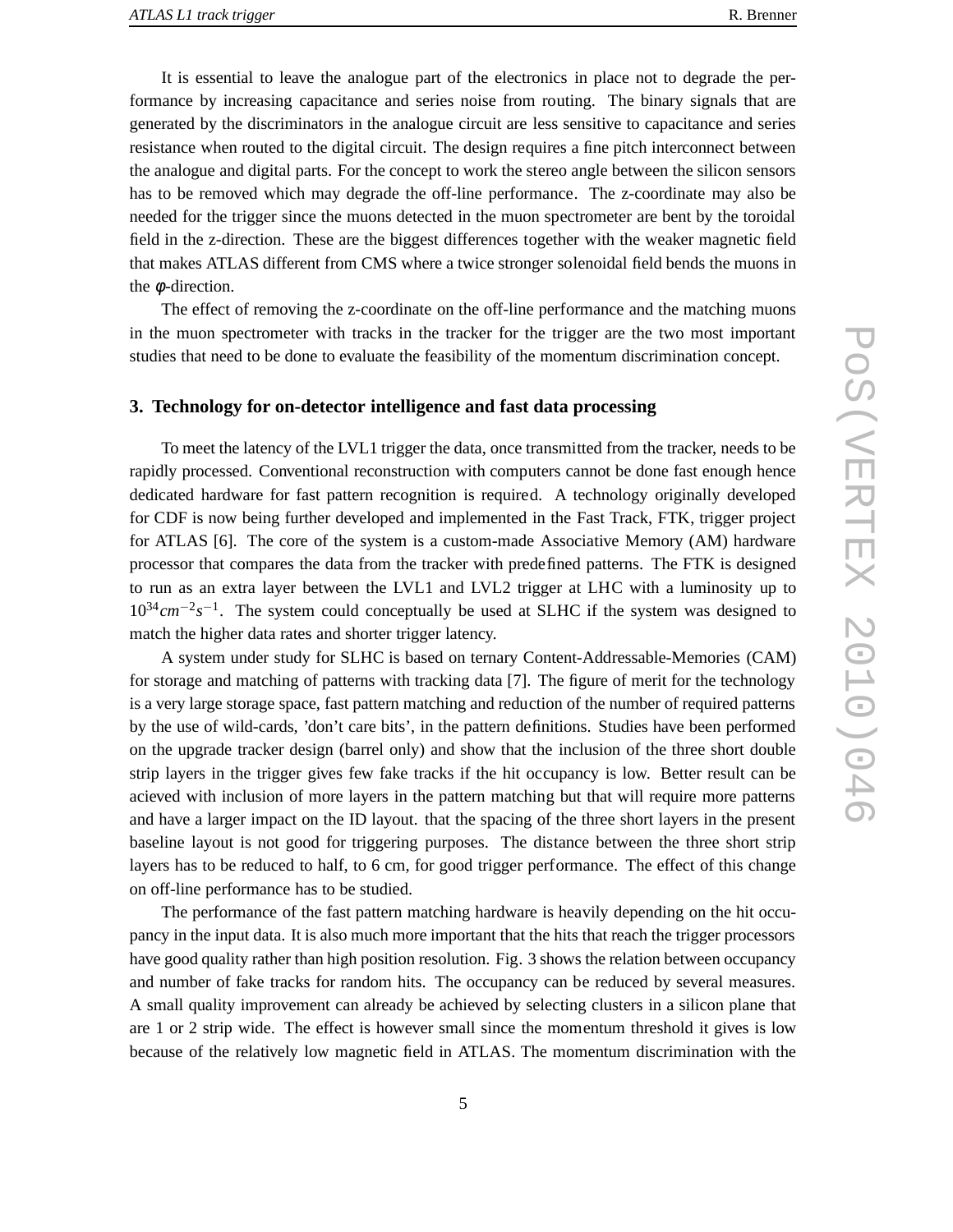

**Figure 3:** Graph showing the relation between occupancy and number of fake tracks found by pattern matching of randomly generated hits. Patterns are matched to 3, 4 and 5 layers and with two different hit pitches.

doublet layer is therefore crucial for the trigger to work. Coincidences between the two planes in the doublet module select only hits from high momentum tracks that are transferred to the trigger processors. Increasing the separation between the two silicon planes increases the momentum threshold which lowers the occupancy but the counter effect is that the ambiguities increase. Thus a sufficient momentum threshold and occupancy reduction may not be achieved with a single doublet layer only.

The data transfer rate and bandwidth will most probably be the bottle neck for the self seeded trigger. The maximum data transfer rate from a single detector module in the present detector is limited to 180 Mbit/s. The plan is that this will double at SLHC but in order not to risk loss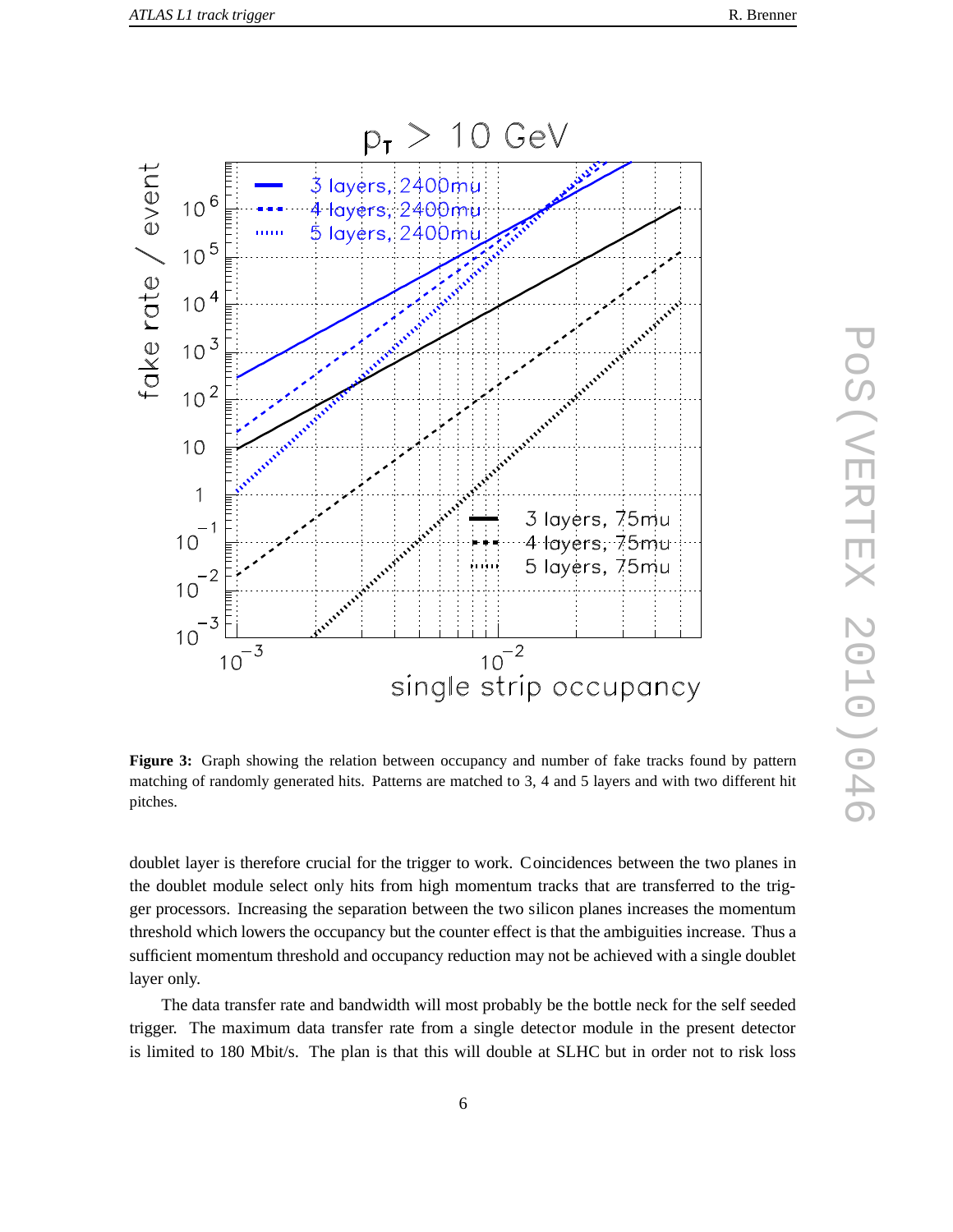

**Figure 4:** Multimodule data transfer in  $r - \Phi$  (a) and  $r - z$  (b).

of trigger efficiency an even higher data transfer rate is desirable. Wireless data transfer of data has never been tried in high energy physics experiments because the data transfer speed of this technology has in the past been too low and the components have been relatively big and power hungry for integration in trackers. The emerging technology for future wireless applications using the unlicensed 60 GHz band has several attractive features for use in trackers. The size of the mm-wave components are compatible with the size of other components in the tracker and the technology offers multi-gigabit data transfer rate at low power over short distances. A feasibility study of the usage of 60 GHz technology in the ATLAS tracker has been started [8]. The technology can not only provide a high data transfer rate without adding services. It can also be used to make a topological trigger in the tracker by making coincidences between several doublet layers and to increase momentum discrimination thresholds. Fig. 4 shows that in-detector intelligence would require a large number of short range wireless links between groups of detector modules.

#### **4. Conclusions and outlook**

A hardware track trigger contributing to the LVL1 trigger has the potential to increase the selectivity thus the quality of the trigger which would allow the ATLAS detector to take full profit from the luminosity upgrade of the LHC. The readout and processing of the data in time for the LVL1 decision is challenging but there are two complementary concepts for a track trigger implementation under study. The self-seeded track trigger concept can be instrumented in the present tracker design with some modifications in the layout. The impact of these modifications on the off-line performance must be studied in detail. Development of techniques and technology areas of data reduction on-detector, fast tracking and pattern recognition off-detector and fast data transfer will be required for the concept to work.

#### **5. Acknowledgements**

The feasibility studies of the hardware track trigger for SLHC are performed by a large number of persons who all contribute with valuable work and discussions. I want especially thank Nikos Konstantinindis, Yuto Komori, Kunihiro Nagano, Carl Haber, Maurice Garcia Sciveres, Sebastian Schmitt and André Schöning who have contributed with material to this proceeding.